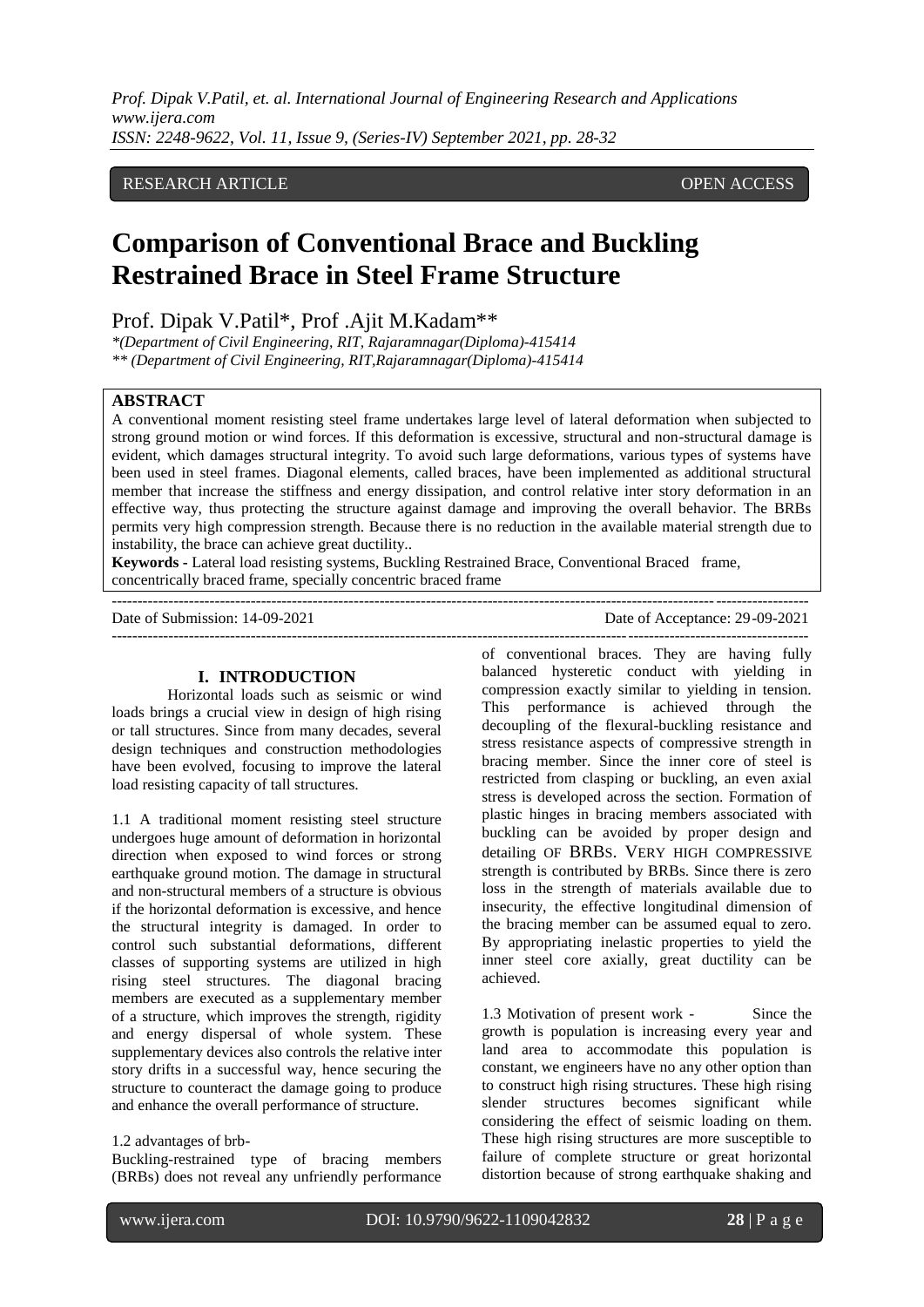requires some outstanding detailing work to restrict the failure or large displacements. This failure or large displacements may be restricted to a certain limit by making provision of ductility or flexibility in the steel structure. Hence we restrict this horizontal displacement, by several engineering techniques can be employed. Different type of conventional bracing systems are as effective method to control lateral load carrying capacity of high rise buildings but these Conventional bracing members have little deforming and flexibility capacity.

#### **1.4 Aims and objectives of the present work-**

1.To observe experimentally the effect of ordinary braces in steel frame having slenderness ratio more than 90 under the action of lateral load

2. To compare the frame behavior with buckling restrained braces using the same brace but placed in hollow tube to restrain its buckling

3.To arrive at measure of effectiveness of buckling restrained braces under different lateral loading on different frames such as frame with ordinary brace and frame with buckling restrained brace for two, three numbers of bays.

#### **Indentations and Equations**

MATERIALS AND METHODS

Following methodology will be adopted for proposed research work;

A) Literature Survey:

This will be through journals, proceedings, reference books, technical magazines &moreover through Internet for latest available literature

B) In this project we will do

1.Analysis and Design of frame model using STADD pro software

2. Experimental setup

After the Analysis and Design of frame model using STADD pro software. We Create the Frame Using the Dimension. This Frame Fitted with Using the Bolted Connection on the "I" Section (C.I.).This are fitted with the ground floor in concrete.

- 3. Loading arrangement
- 4. Number of test
- 5. Result
- 6. Conclusion
- 7. References
- Figures and Tables

For the STADD analysis the model of steel frame two bay and two story with storey height and bay width equal with lateral load acting at each story level as shown in fig. 4.1 is taken. The sections of frame and braces are so finalize that, when loaded the braces should fail first and then frame members.



Figure 1.1 Proposed Loading Arrangement



Figure 1.2 Actual Loading Arrangement Following fig.1.3 shows the failed members when loaded with static lateral load



fig.1.3 Failed members when loaded with static lateral load.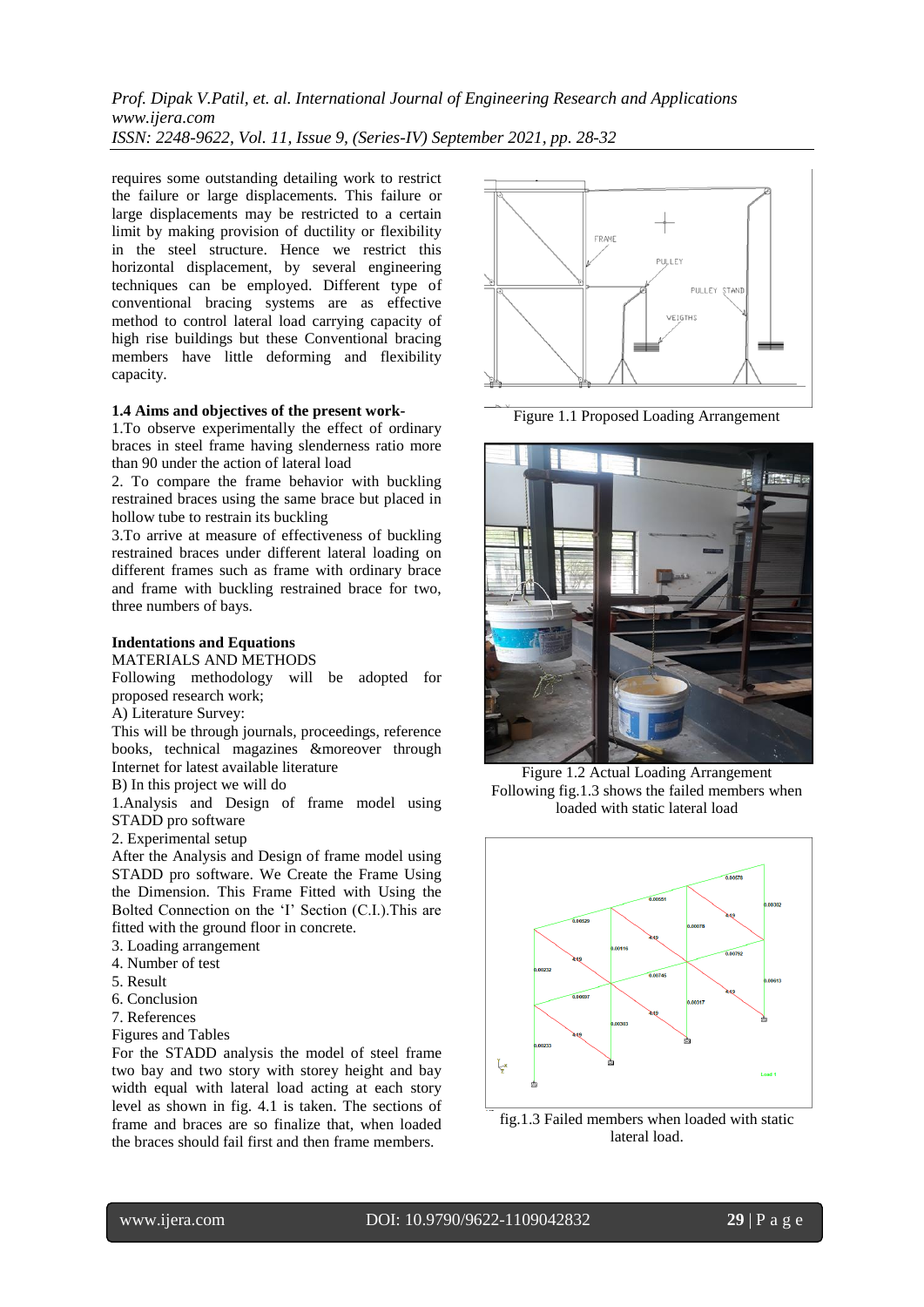Following Figure 1.4 Utility Ratio and Failed Members

#### Table 1.1 Utility Ratio

|  | <b>Utilization Ratio</b> |  |
|--|--------------------------|--|
|  |                          |  |

|                | .               |            |       |                         |               |                 |     |                    |       |       |                    |  |
|----------------|-----------------|------------|-------|-------------------------|---------------|-----------------|-----|--------------------|-------|-------|--------------------|--|
| <b>Beam</b>    | <b>Analysis</b> | Design     |       | <b>Actual Allowable</b> | Ratio         | Clause          | LIC | Ax                 | Iz.   | lv    | $\mathbf{R}$       |  |
|                | Property        | Property   | Ratio | Ratio                   | (Act./Allow.) |                 |     | (cm <sup>2</sup> ) | lam"  | (cm*  | (cm <sup>4</sup> ) |  |
|                | TUB25252.6      | TUB25252.6 | 0.007 | 1.000                   | 0.007         | $IS - 7.12$     | 1   | 2.160              | 1.720 | 1.720 | 3.040              |  |
| $\overline{2}$ | TUB25252.6      | TUB25252.6 | 0.007 | 1.000                   | 0.007         | $IS - 7.12$     | 1   | 2.160              | 1.720 | 1.720 | 3.040              |  |
| 3              | TUB25252.6      | TUB25252.6 | 0.008 | 1.000                   | 0.008         | $IS - 7.12$     | 1   | 2.160              | 1.720 | 1.720 | 3.040              |  |
| 4              | TUB25252.6      | TUB25252.6 | 0.005 | 1.000                   | 0.005         | $IS-712$        | 1   | 2.160              | 1.720 | 1.720 | 3.040              |  |
| 5              | TUB25252.6      | TUB25252.6 | 0.006 | 1.000                   | 0.006         | $IS-712$        | 1   | 2.160              | 1.720 | 1.720 | 3.040              |  |
| 6              | TUB25252.6      | TUB25252.6 | 0.006 | 1.000                   | 0.006         | $IS-7.12$       | 1   | 2.160              | 1.720 | 1.720 | 3.040              |  |
| 7              | TUB25252.6      | TUB25252.6 | 0.002 | 1.000                   | 0.002         | $IS - 7.12$     | 1   | 2.160              | 1.720 | 1.720 | 3.040              |  |
| 8              | TUB25252.6      | TUB25252.6 | 0.003 | 1.000                   | 0.003         | $IS - 7.1.1(A)$ | 1   | 2.160              | 1.720 | 1.720 | 3.040              |  |
| 9              | TUB25252.6      | TUB25252.6 | 0.003 | 1.000                   | 0.003         | $IS - 7.1.1(A)$ | 1   | 2.160              | 1.720 | 1.720 | 3.040              |  |
| 10             | TUB25252.6      | TUB25252.6 | 0.006 | 1.000                   | 0.006         | $IS - 7.1.1(A)$ | 1   | 2.160              | 1.720 | 1.720 | 3.040              |  |
| 11             | TUB25252.6      | TUB25252.6 | 0.002 | 1.000                   | 0.002         | $IS-712$        | 1   | 2.160              | 1.720 | 1.720 | 3.040              |  |
| 12             | TUB25252.6      | TUB25252.6 | 0.001 | 1.000                   | 0.001         | $IS-7.1.1(A)$   | 1   | 2.160              | 1.720 | 1.720 | 3.040              |  |
| 13             | TUB25252.6      | TUB25252.6 | 0.001 | 1.000                   | 0.001         | $IS - 7.1.1(A)$ | 1   | 2.160              | 1.720 | 1.720 | 3.040              |  |
| 14             | TUB25252.6      | TUB25252.6 | 0.003 | 1.000                   | 0.003         | $IS - 7.1.1(A)$ | 1   | 2.160              | 1.720 | 1.720 | 3.040              |  |
|                |                 |            |       |                         |               |                 |     |                    |       |       |                    |  |

#### Table 1.2 Failed Member

**Failed Members** 

From the above analysis finalized sections of frame and brace are

Column – 25x25x2.6 Rectangular Tube Beam – 25x25x2.6 Rectangular Tube

Conventional Brace – 6mm dia. Circular bar.

Buckling Restrained Brace – 6mm dia. Bar surrounded by circular pipe.

Fig. 1.5Conventional Brace



Frame with three bay-

In this test a frame with two bays is tested under different lateral load with the following condition i.e. Frame with conventional brace and Frame with buckling restrained brace. The lateral load applied at the top is half the load applied at bottom storey. The test results obtained are as following

**CBF-**

Table1.3 Applied load vs. storey deflection for CBF

|        | <b>Applied</b> | <b>Storey</b> | <b>Deflection</b> |  |
|--------|----------------|---------------|-------------------|--|
|        | Load           |               |                   |  |
| Load   | 5              | <b>TOP</b>    | 0.69              |  |
| Case-1 | 10             | <b>BOTTOM</b> | 0.42              |  |
| Load   | 10             | <b>TOP</b>    | 2.35              |  |
| Case-2 | 20             | <b>BOTTOM</b> | 0.89              |  |
| Load   | 15             | <b>TOP</b>    | 2.75              |  |
| Case-3 | 30             | <b>BOTTOM</b> | 1.45              |  |
| Load   | 20             | <b>TOP</b>    | 4.62              |  |
| Case-4 | 40             | <b>BOTTOM</b> | 1.90              |  |
| Load   | 25             | <b>TOP</b>    | 4.98              |  |
| Case-5 | 50             | <b>BOTTOM</b> | 2.55              |  |

Following fig.1.6 shows the graphical presentation of load vs. deflection for top and bottom storey



Figure 1.6 Load Case vs. Deflection for CBF-3



Fig.1.7 Three bays frame with conventional brace.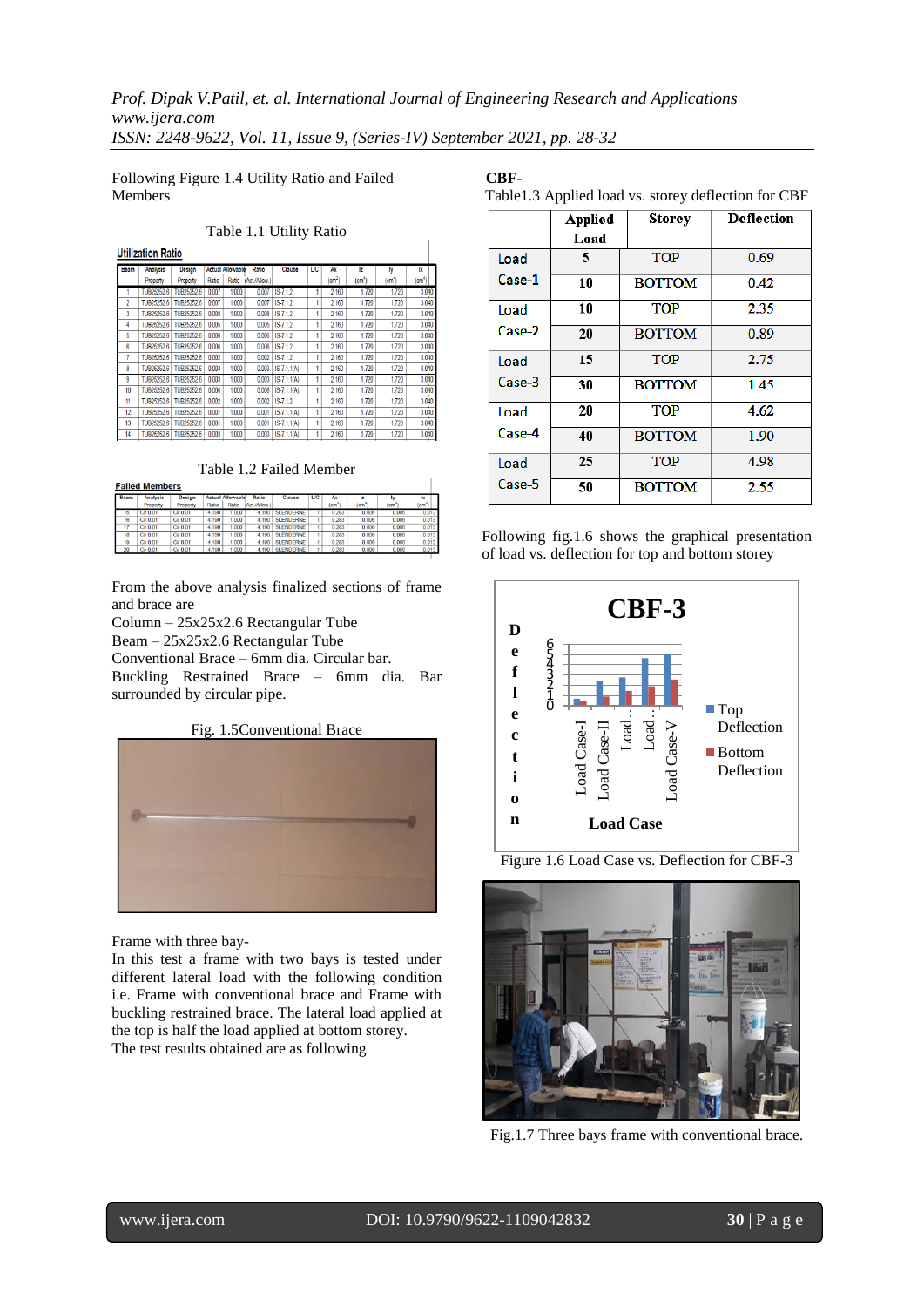| $1.0001111$ applied follows (b). Store f defined from For<br><b>BRBF</b> |                     |               |                    |  |  |
|--------------------------------------------------------------------------|---------------------|---------------|--------------------|--|--|
|                                                                          | Applied<br>Load(Kg) | Storey        | Deflection(<br>mm) |  |  |
| Load<br>case-1                                                           | 5                   | <b>TOP</b>    | 0.45               |  |  |
|                                                                          | 10                  | <b>BOTTOM</b> | 0.1                |  |  |
| Load<br>case-2                                                           | 10                  | <b>TOP</b>    | 1.72               |  |  |
|                                                                          | 20                  | <b>BOTTOM</b> | 0.79               |  |  |
| Load<br>case-3                                                           | 15                  | <b>TOP</b>    | 2.22               |  |  |
|                                                                          | 30                  | <b>BOTTOM</b> | 1.08               |  |  |
| Load<br>case-4                                                           | 20                  | <b>TOP</b>    | 2.96               |  |  |
|                                                                          | 40                  | <b>BOTTOM</b> | 1.78               |  |  |
| Load<br>case-5                                                           | 25                  | <b>TOP</b>    | 3.91               |  |  |
|                                                                          | 50                  | <b>BOTTOM</b> | 1.92               |  |  |

**BRBF** Table 1.4 Applied load vs. storey deflection for

Following fig.1.8 shows the graphical presentation of load vs. Deflection for top and bottom storey Figure.



Figure.1.8 Load vs. Deflection for CBF Figure Load vs. Deflection for BRBF



Fig.1.9 Three bays frame with buckling restrained brace

## **II. RESULT**

The three bay two storey steel frame was tested under three different boundary conditions i.e. Un-braced frame (frame without bracing), steel frame with conventional bracing system and a steel frame with buckling restrained bracing members. The steel frame without any bracing subjected to horizontal loads of 25 and 50 kg at top and bottom storey respectively, have secured the maximum deflection at top storey of 5.75 mm and at bottom storey it was found to be 3.52 mm. The ordinary conventionally/traditional bracing members in steel frame, received the greatest deflection at top storey of 4.987 mm and at bottom storey it was 2.55 mm for the similar loads as stated above. And finally, the steel frame configured with buckling restrained bracing members secure the maximum deflection of just 3.91 mm at the top storey and 1.91 mm at the bottom storey for same horizontal loads

Figure 1.10 gives the comparing statement of load carrying capability and maximum displacement of top storey with different configurations of bracing systems.



Fig. 1.10 Relationship between Load Case and the deflection of Top Storey for three bay steel frame.

Figure 1.11 gives the comparative statement of load carrying capability and maximum displacement of bottom storey with different configurations of bracing systems